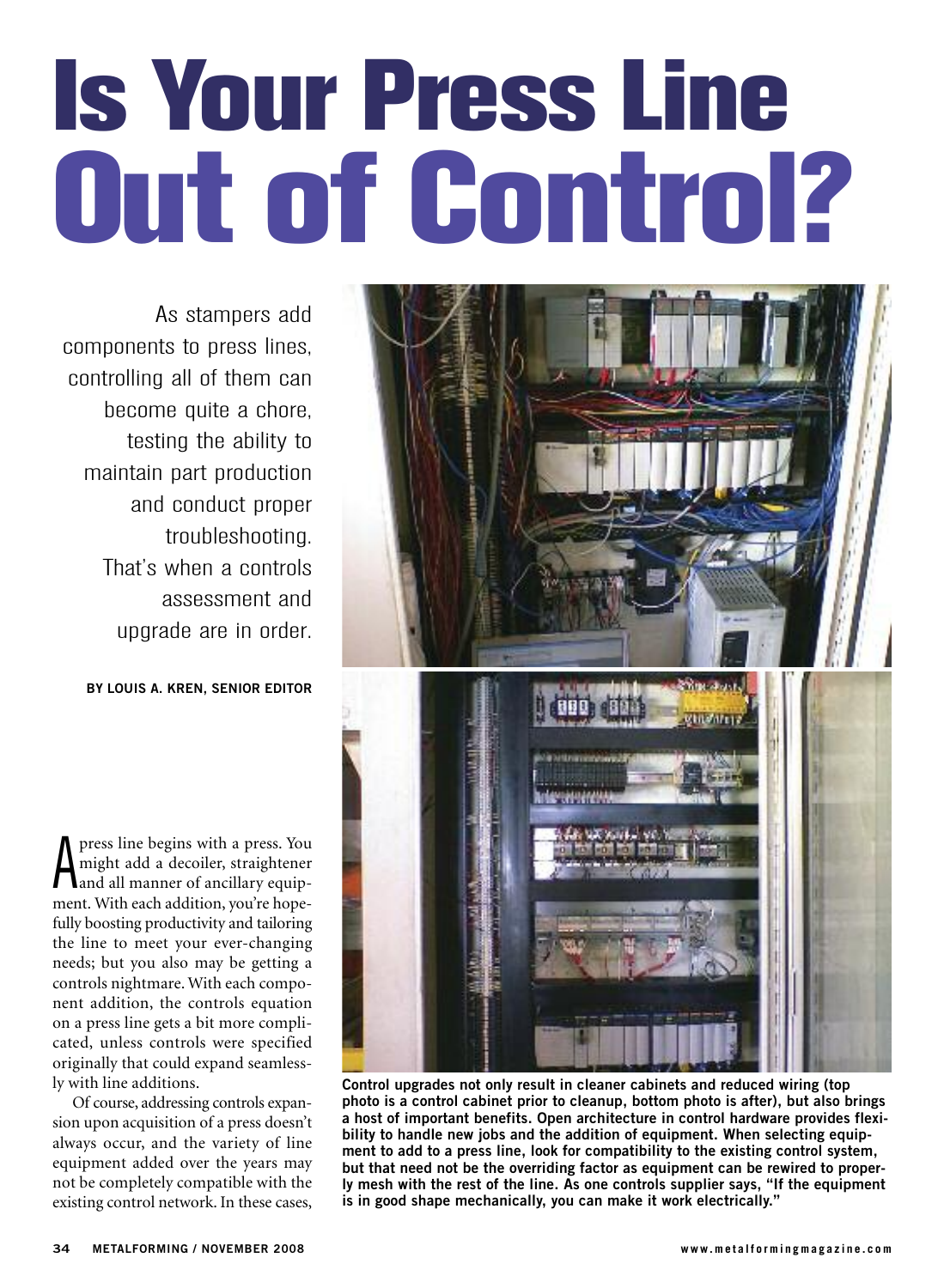## **IsYour Press Line Out of Control?**

a workable solution may be found inhouse that gets the line running. But productivity and efficiency may suffer. The press may run slower, faults may stop the line all too frequently and proper troubleshooting may be sacrificed.

### **A Control Cleanup is in Order**

At some point on critical press lines—what press line isn't critical? control issues must be addressed, and a control cleanup is in order. That's the message from Toledo Integrated Systems, Inc., Holland, OH, which provides controls and control-integration services to the metalforming industry. Company officials discussed with *MetalForming* the need for controls consistency across a press line and how that can be accomplished.

"In many cases, we'll get a call from a stamper claiming that its process or



**A controls cleanup can address pressline problems caused by the addition of equipment to the line over time without planning for consistent and adequate control of that equipment. A cleanup can ease troubleshooting (with a fault log and fault descriptions easily available via the control panel or remotely), leading to increased uptime, and ease line expansion the next time around.**

certain control component is obsolete, and repairing it in the past required a long wait on older-style and expensive parts," says John Eby, controls product manager. "The stamper also may want to place the equipment on the company computer network to monitor downtime, but the current setup does not enable that."

To rectify such unfortunate situations, the next step involves assessing the current state of the line to determine a plan of action.

"We provide a questionnaire that addresses a number of press-line issues," says Dan Falcone, Toledo Integrated's sales and marketing manager. "Maybe, for example, the line's clutch-brake controls are out of date, so we ask for details on that."

The questionnaire also assesses incoming line voltage, press main motors, shut-height adjustment, the press-lubrication system and other line equipment such as hydraulic overloads, feeders, transfer systems, robots, etc.,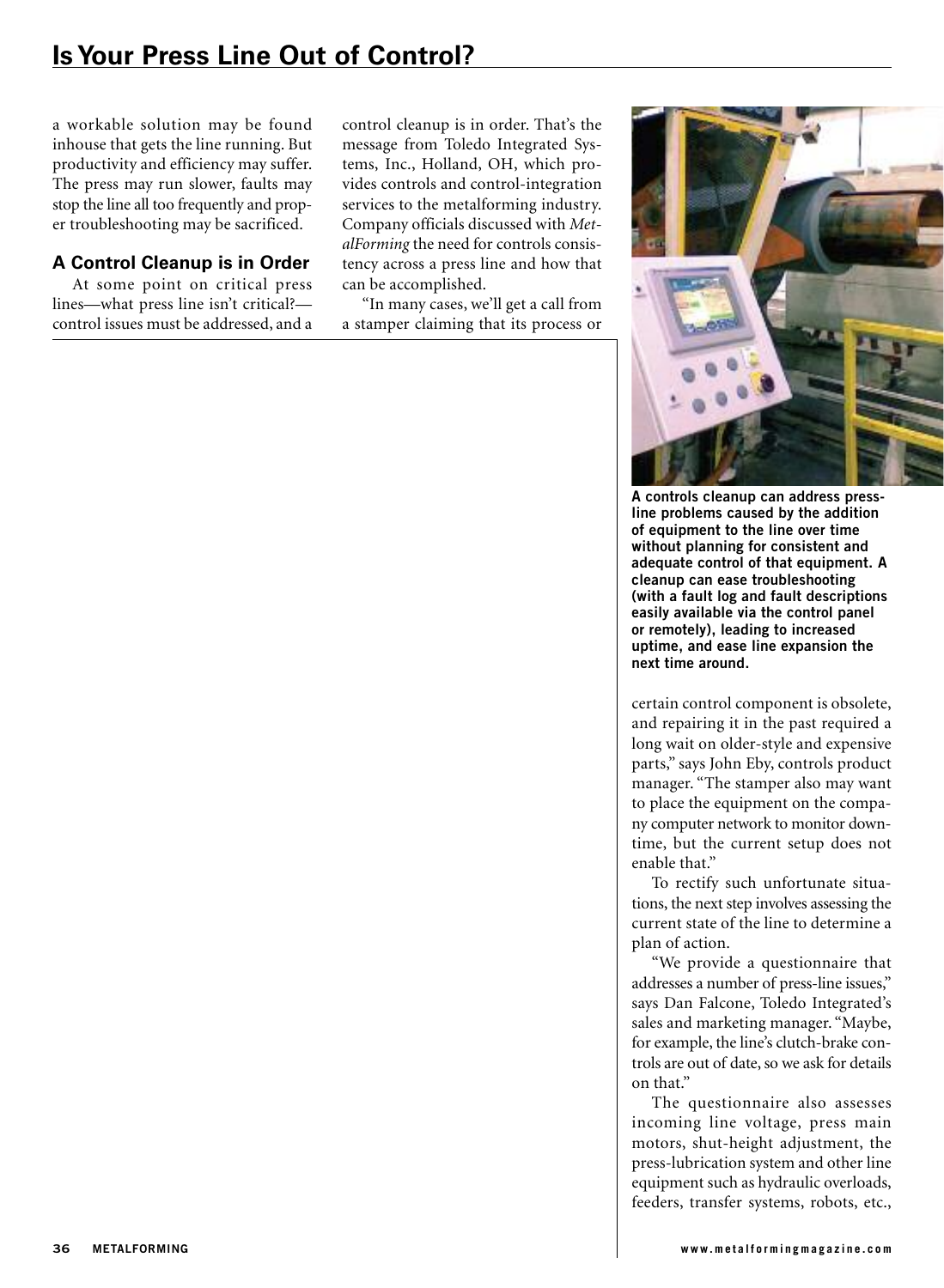and addresses future planning, too.

"Perhaps a stamper will need a specified number of die-protection inputs and different outputs to control certain processes," Falcone says. "Stampers may not need them right now but will in the future, and it is important to allow for expansion on automated lines."

#### **Placing Line Components on the Same Page**

Cleaning up press-line controls and integrating ancillary equipment comprise a sizable portion of work for Toledo Integrated Systems.

"The metalforming industry has moved more toward encompassing monitor and control functions into one system, which has been a tremendous growth segment for us," offers Falcone.

One recent Toledo Integrated Systems project addressed line integration and control cleanup at an automotive Tier One stamper in Ohio, which over the years added a decoiling unit and feeder to a mechanical press.

"The line employed two controls that each required different software to program," says Eby. "They could communicate with each other but not very smoothly. The customer asked us to place the controls on the same platform. In addition, equipment drives had faulted intermittently, which inhibited production. All of this affected the ability to troubleshoot."

#### **Manage By Facts Instead of By Opinions**

A controls upgrade can assist troubleshooting by pinpointing the cause of press stoppage, according to Dave Buehler, Toledo Integrated's controls manager. "This directs the operator or maintenance personnel to the problem, and a fault log, usually available in upgraded controls packages, can help in decision-making," he says.

"'Managing by facts instead of by opinion' is how one stamper put it," says Falcone, describing the benefits of a fault log. "The better that we can present the problem or the fault to a stamper, the quicker it can correct the fault."

Specifically on the Tier One project in Ohio, the existing uncoiler drive was faulting out multiple times per day.

"Because control-communication problems hampered troubleshooting, the stamper did not know why the faults occurred, but would just reset and the line might run for another hour and then fault again and shut down," says Shane Steinhardt, applications engineer.

In addition, the line's looping pit would periodically encounter a tightloop condition, also affecting productivity.And, adding on to the older control system over the years with equipment from various vendors further strained line operation and troubleshooting.

The cleanup included replacement of three human-machine interfaces with two units to simplify line oversight and incorporation of open-architecture